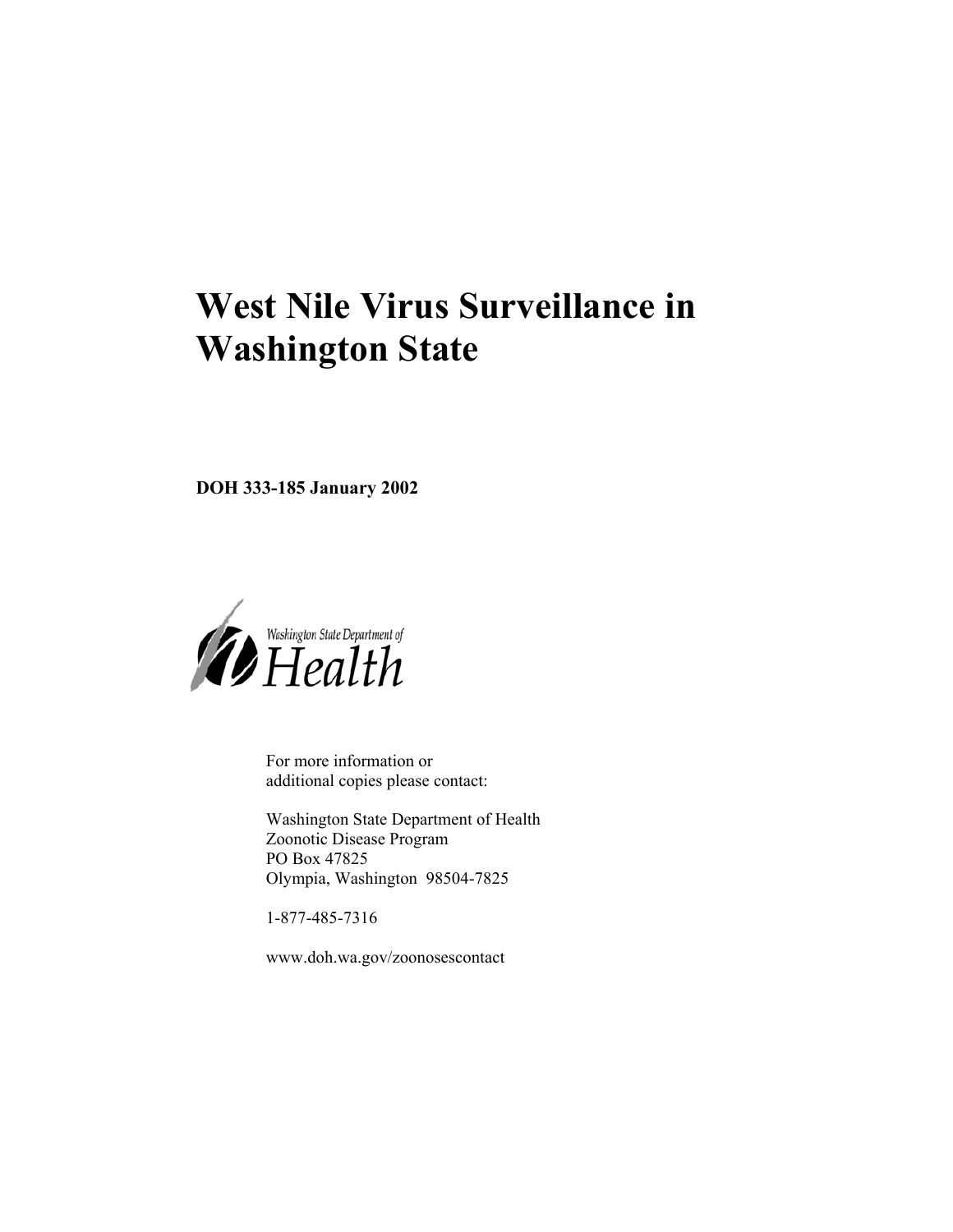### **Page Content**

1 **Introduction** 

### 2 **Mosquito Surveillance**

- 2 Larval Mosquito Surveillance
- 3 Adult Mosquito Surveillance
- 4 Summary of Mosquito Surveillance Findings

### 5 **Dead Bird Surveillance**

### 6 **Sentinel Chicken Flock Surveillance**

6 **Human and Horse Case Surveillance** 

### 7 **Conclusions and Recommendations**

### **Figures**

- 1 Figure 1. Mosquito Control Districts 2001
- 3 Figure 2. Mosquito Surveillance 2001
- 5 Figure 3. Dead Bird Surveillance 2000-2001 by Submitting Counties
- 6 Figure 4. Transmission Cycle of West Nile Virus (WNV)

### **Tables**

- 8 Table 1. Larval Mosquito Surveillance 2001
- 9 Table 2. Adult Mosquito Surveillance 2001
- 15 Table 3. Mosquito Species Found in Washington 2001
- 15 Table 4. Mosquito Species Found at Fort Lewis 2001
- 15 Table 5. West Nile Virus Species Found Nationwide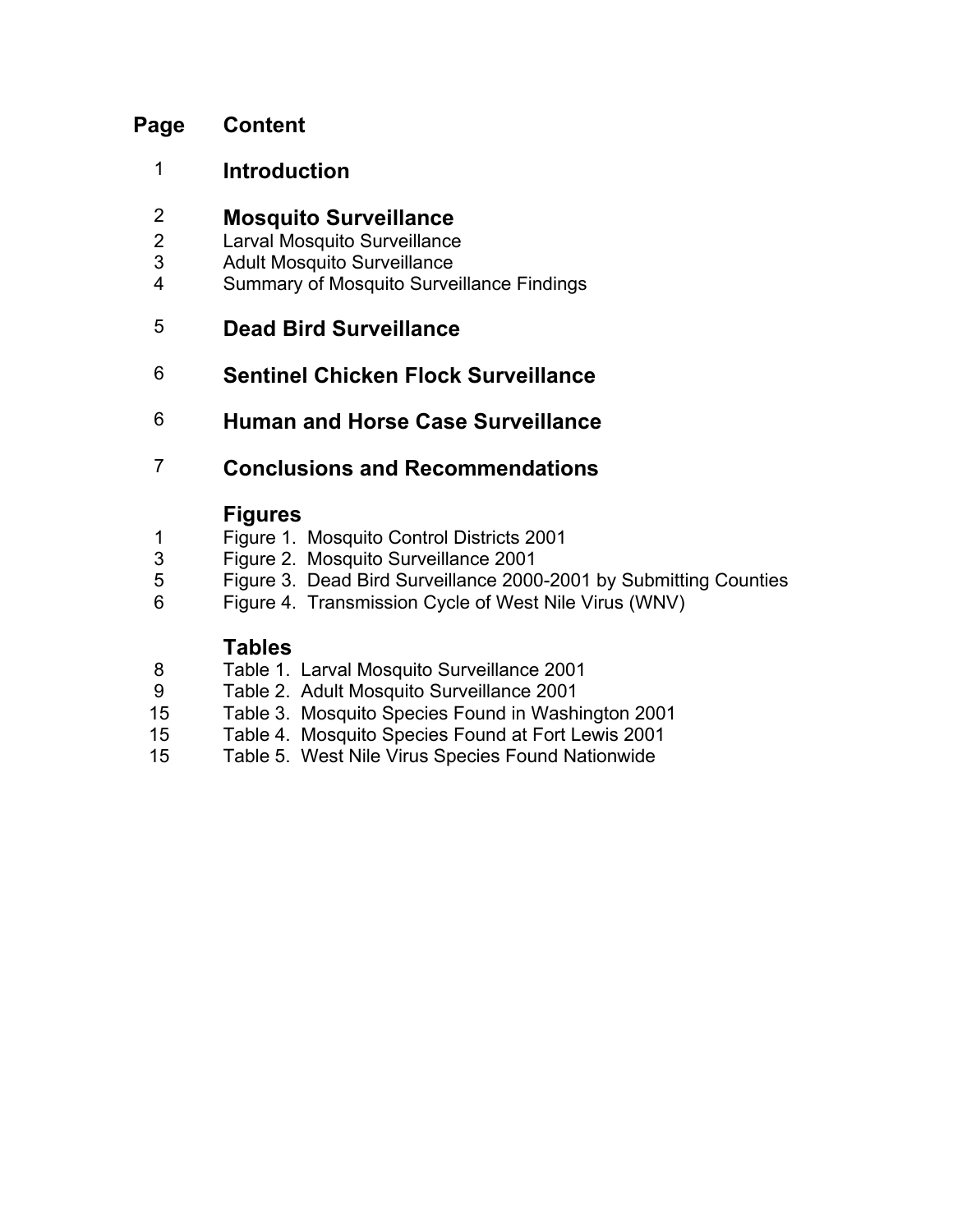### **Introduction**

The Department of Health (DOH) initiated surveillance activities for West Nile virus in 2000 under a grant from the Centers for Disease Control and Prevention. The first full season of activity was spring through fall of 2001. Components of the program include mosquito surveillance, dead bird surveillance, and enhanced passive surveillance for human and horse cases of encephalitis. Although the program is being established to provide early warning of the introduction of West Nile virus to Washington State, the procedures being implemented will also provide detection capability for other arboviruses, such as western equine encephalitis and St. Louis encephalitis.

Washington's history of mosquito-borne disease dates back to the 1930s. Several outbreaks of western equine encephalitis and St. Louis encephalitis in eastern Washington between 1939 and 1942 resulted in numerous human cases and several deaths. *Culex tarsalis* was shown to be the primary vector species with *Culex pipiens* and *Culiseta inornata* also implicated in the outbreaks. The last reported human case of mosquito-borne encephalitis occurred in the 1980s. The outbreaks were the driving force for establishment of mosquito control districts in the state. There are now 13 such districts operating in ten counties (Figure 1).



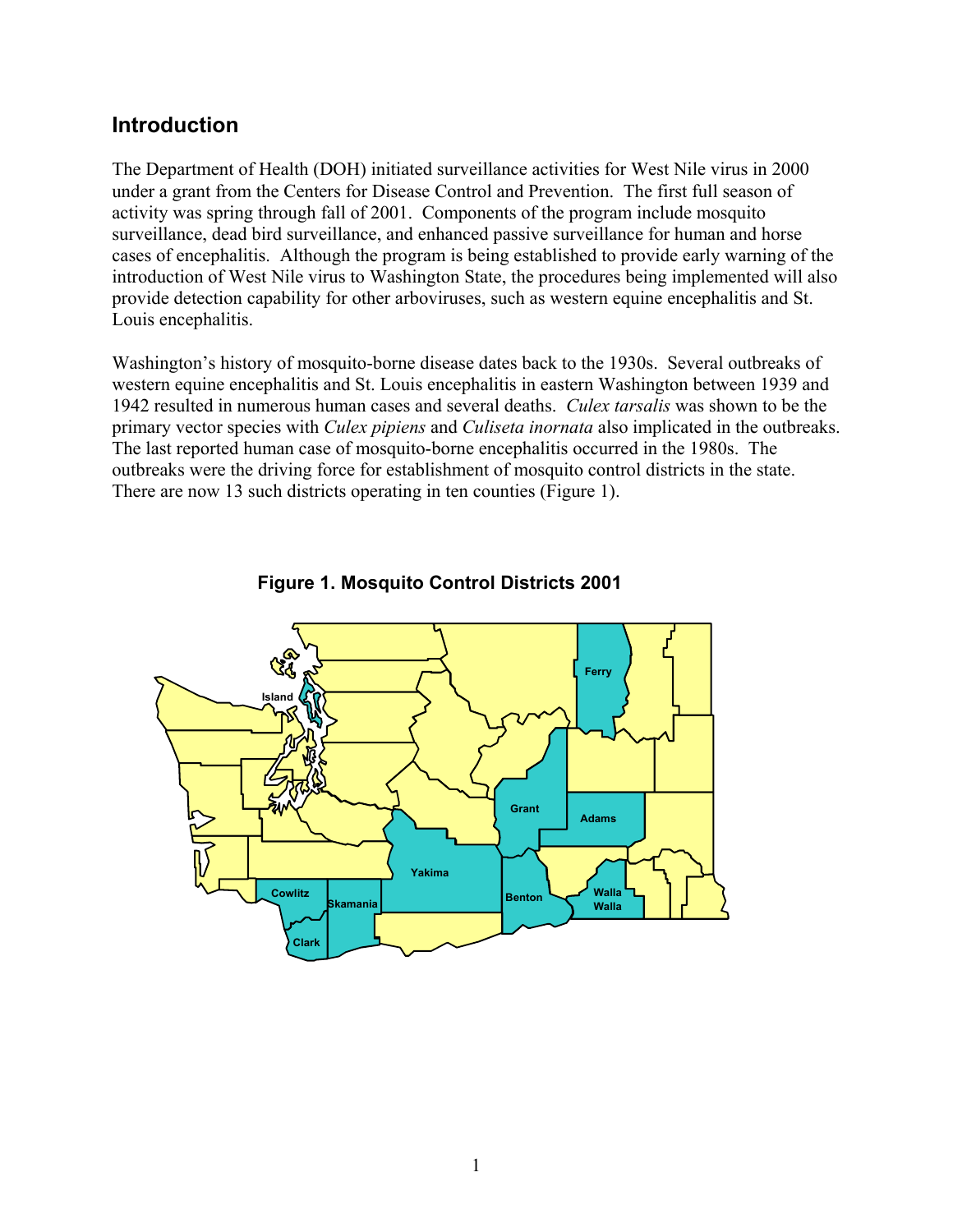### **Mosquito Surveillance**

Mosquito surveillance is an essential component of a comprehensive mosquito-borne disease control program. A good understanding of habitats that support mosquito populations, species distribution, and abundance of potential vector species present in the community are necessary to develop effective prevention and control programs. Diseases, such as West Nile virus encephalitis, emphasize the need to establish mosquito surveillance programs statewide.

DOH initiated mosquito surveillance in the spring of 2001. The goal of the surveillance program is to update species information statewide and establish a routine network throughout the state. The last comprehensive report on species distribution in Washington was done in the 1960s. Since that time, the only surveillance data available has been from the mosquito control districts in the state. Many of the most heavily populated counties do not have current information on mosquito habitat or species distribution.

Mosquito surveillance can serve a number of useful purposes. Species identification and determination of where vector species occur is valuable for disease prevention and control programs. Surveillance can also provide information on population densities of both larval and adult mosquitoes, which can be used to determine when control and public information messages are necessary. Adult females can be pooled and used for virus analysis to determine if specific disease agents are present in the population. Routine surveillance is also important in determining if new species, particularly those that can serve as vectors of disease, are present in the community.

#### **Larval Mosquito Surveillance**

The larvae of all mosquitoes live in water and have adapted to a wide variety of habitats including permanent ponds, marshes, tree holes, and artificial containers such as tires. Mosquito eggs are deposited either in permanent water sources or in the mud at the edges of temporary water sites to hatch when flooding occurs. Larvae are rarely found in lakes and ponds with deep water and clean shorelines or in flowing water such as streams or rivers. Larvae generally take four to ten days to complete their development and then pupate. The pupal stage lasts from one to ten days after which the adult mosquito emerges.

Larval surveillance involves sampling a wide range of aquatic habitats for the presence of immature mosquitoes. The sampling procedure is relatively simple and involves collection of larvae with a dipper or plastic pipette. Standardizing the procedure is only necessary if the goal is to determine population densities over time. Collected larvae and water are placed in a suitable container for transport such as plastic vials or jars.

Larval mosquito samples were collected in King, Pierce, Thurston, and Chelan counties during the summer and fall of 2001. Samples were reared to adults by DOH staff and the Center for Health Promotion and Preventive Medicine (CHPPM) at Fort Lewis. Larvae were maintained in pond water in plastic trays covered with cheesecloth until the adults emerged. Collected adults were placed in plastic vials for shipment to CHPPM and identified by Frank Maloney, chief taxonomist. A total of 29 samples were submitted for identification. Table 1 contains information on the mosquito larvae collected in 2001.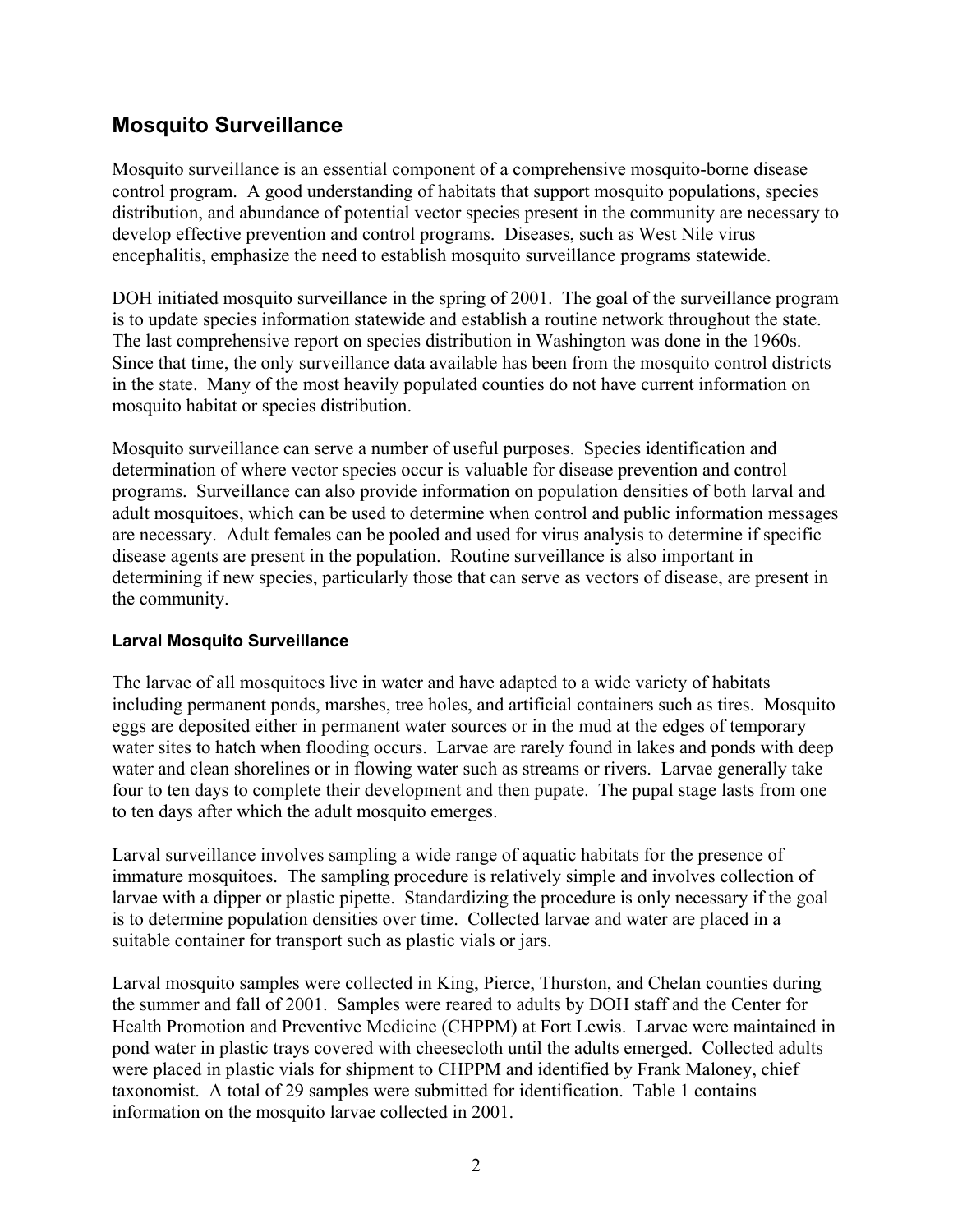#### **Adult Mosquito Surveillance**

Adult mosquito surveillance is undertaken to determine species distribution, relative population densities, or for collection of samples for arbovirus analysis. Adult surveillance takes advantage of the attraction of mosquitoes to light, carbon dioxide, and the need to find "resting" locations. Traps are located in areas where adult mosquitoes are suspected to occur and where the effects of wind and excessive temperature will not hamper trapping success. Different types of traps can be somewhat selective for certain species of mosquitoes. Certain traps may also select for females rather than males. Carbon dioxide baited traps, for instance, attract a disproportionate number of females, which is the segment of the population of most interest in arbovirus studies.

Adult surveillance was conducted in six eastside counties (Chelan, Douglas, Kittitas, Spokane, Walla Walla, and Franklin) and seven westside counties (Island, Skagit, King, Pierce, Thurston, Mason, and Lewis) (Figure 2). Surveillance began in June and ran through November. Seven local health jurisdictions, one mosquito control district, one private pest control operator, and personnel from CHPPM participated in providing surveillance information. Most surveillance activity employed the use of carbon dioxide traps with New Jersey light traps being used on a few occasions. The light trap collections, in most cases, contained large numbers of flying insects other than mosquitoes and were difficult to sort.





Carbon dioxide traps consist of a container loaded with approximately 4 lbs. of dry ice, a small battery operated fan, and a catch bag. Traps are generally operated from mid-afternoon until early morning. Mosquitoes are blown into the bag by the fan and captured alive. Captured mosquitoes are killed by placing the catch bags in a cooler containing dry ice. Insects caught in these traps were greater than 90 percent mosquitoes.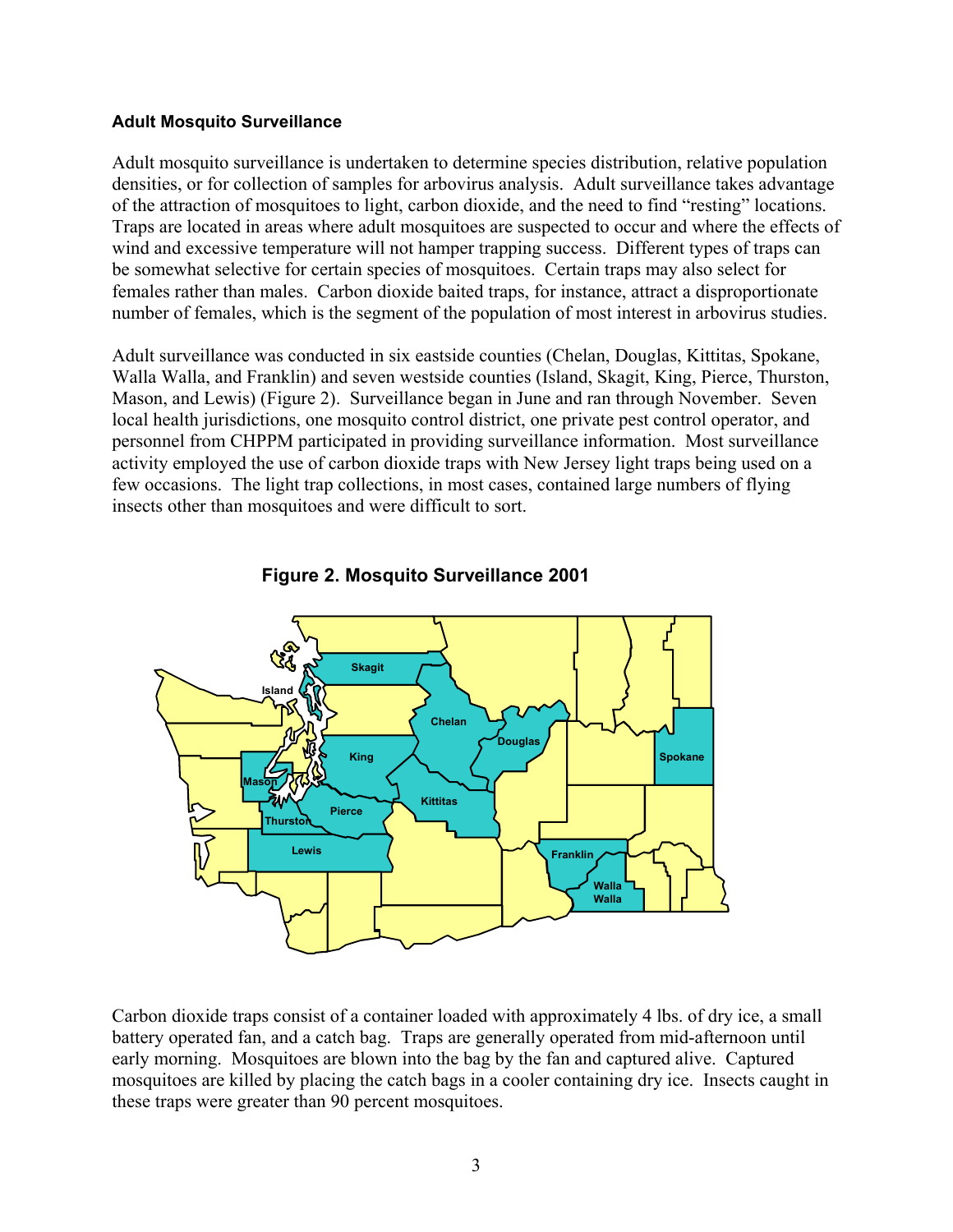New Jersey light traps consist of a 40-watt bulb in an aluminum hood with a fan that blows the insects into a kill jar. The trap requires an electrical outlet, which limits its use. The bottom of the kill jar has a strip of insecticide imbedded in plaster of paris. These traps also include a light sensor which turns the bulb on at dusk and off at dawn. They can be operated for several days in the same location or moved each day. They tend to collect a wide variety of insects in addition to mosquitoes. Table 2 contains information on adult mosquito surveillance for 2001.

#### **Summary of Mosquito Surveillance Findings**

A total of 105 larval and adult mosquito samples were submitted for identification. In addition, the Columbia Mosquito Control District identified species from 59 samples taken in Walla Walla and Franklin counties. Personnel from CHPPM also identified specimens from 182 samples collected at Fort Lewis. Table 4 shows the species found on the base.

There were eight counties in which mosquito species were identified for the first time based on available historical data. *Culiseta morsitans* was found in Chelan and Thurston counties, *Ochlerotatus togoi* in Mason County, *Anopheles freeborni* and *Culex territans* in Pierce County (Fort Lewis), *Culex territans* and *Culiseta impatiens* in Walla Walla County, *Culiseta incidens* in Spokane County, *Ochlerotatus increpitus* in Franklin County, and *Ochlerotatus japonicus* and *Anopheles freeborni* in King County. *Ochlerotatus togoi* and *Ochlerotatus japonicus* are vectors for Japanese encephalitis in Asia and *Ochlerotatus japonicus* has been identified as a potential vector for West Nile virus. Table 3 lists all species found in 2001.

Potential vector species for West Nile virus were found in four eastside counties (Spokane, Chelan, Franklin, and Walla Walla) and four westside counties (King, Pierce, Thurston, and Lewis) (Table 5). These are species from which West Nile virus has been isolated or West Nile viral RNA detected in other parts of the country. Vectors for western equine encephalitis and St. Louis encephalitis were identified in 9 of the 13 counties submitting samples. These species have been associated with human and horse cases of western equine encephalitis or St. Louis encephalitis in the past and include *Culex tarsalis*, *Culex pipiens,* and *Culiseta inornata.* They were found in the eight counties with potential West Nile virus vectors, and also in Kittitas County. Historical data (1960s) and information from mosquito control districts shows the presence of vector species for western equine encephalitis and St. Louis encephalitis in most Washington counties as well as potential vector species for West Nile virus.

The most significant finding was made in King County where *Ochlerotatus japonicus,* a species not previously identified in the western United States, was discovered. This mosquito has only been found in a few eastern states and has been identified as a carrier of West Nile virus in the United States. It is a container mosquito, depositing eggs in tires and discarded containers of various kinds, making it very difficult to control. It is also a daytime biter rather than an early morning or evening biter, making avoidance more difficult. The species was found in several locations in eastern King County and its distribution will be studied further next season.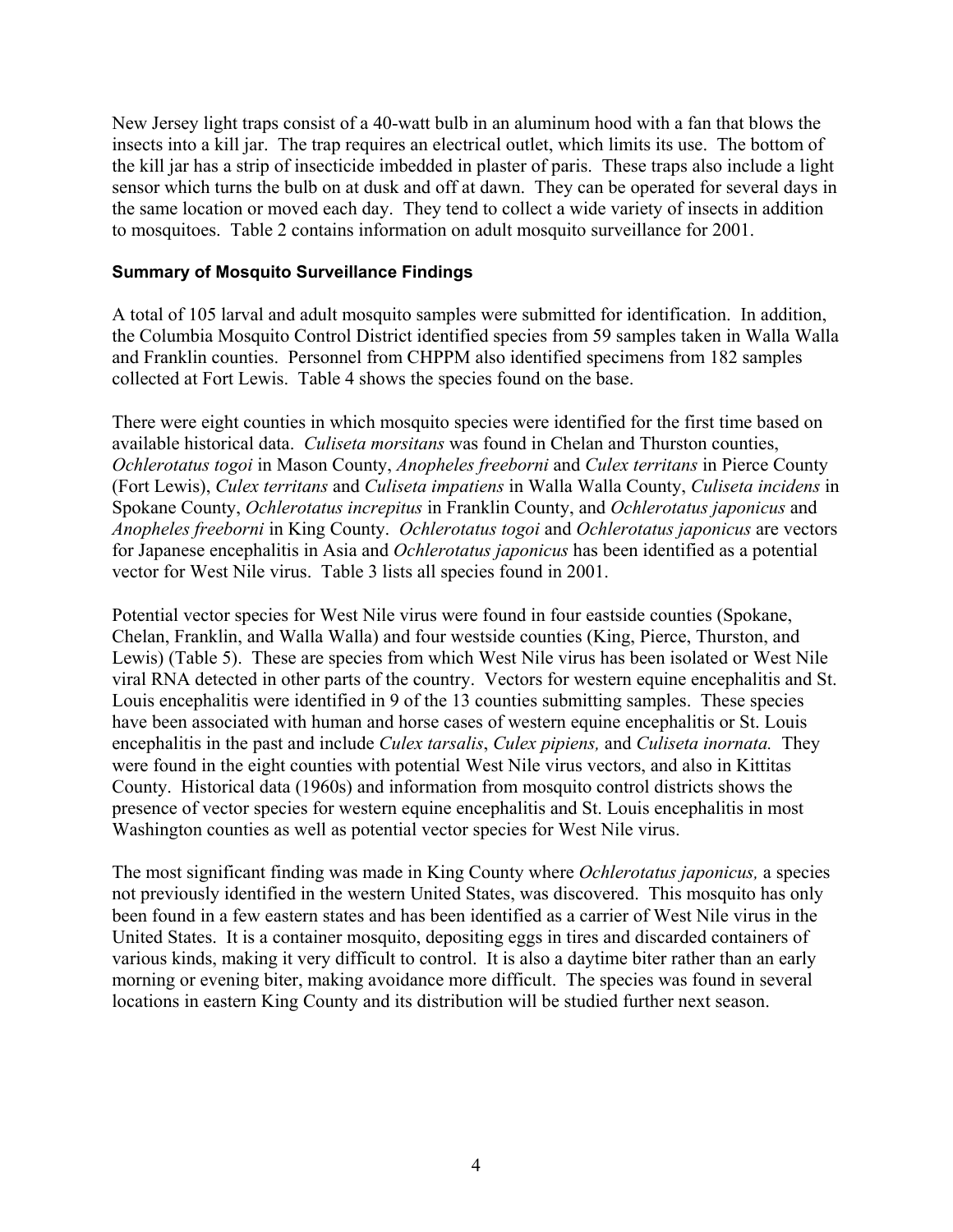### **Dead Bird Surveillance**

Certain species of birds serve as good sentinels for indicating the presence of West Nile virus in an area. Corvid birds (jays, crows, ravens, magpies) and raptors have been found to be particularly susceptible to the virus. They become infected when fed upon by mosquitoes carrying the virus. Laboratory analysis of dead birds is often the first indication of West Nile virus in a community.

Local health jurisdictions serve as the focal point for collection of dead birds. They have been provided with collection protocols and materials, shipping containers, and FedEx mailing envelopes. Samples are shipped directly to the National Wildlife Health Center Laboratory in Madison, Wisconsin for testing.

Dead birds were submitted for analysis from seven westside counties (San Juan, Snohomish, King, Pierce, Thurston, Mason, and Jefferson) and five eastside counties (Spokane, Walla Walla, Chelan, Yakima, and Klickitat). A total of 28 birds were analyzed in 2000-2001 including 19 American Crows, 4 Stellar's Jays, and 1 each of American Robin, Western Gull, Demoiselle Crane, Varied Thrush and European Starling. All birds submitted tested negative for the presence of West Nile virus.



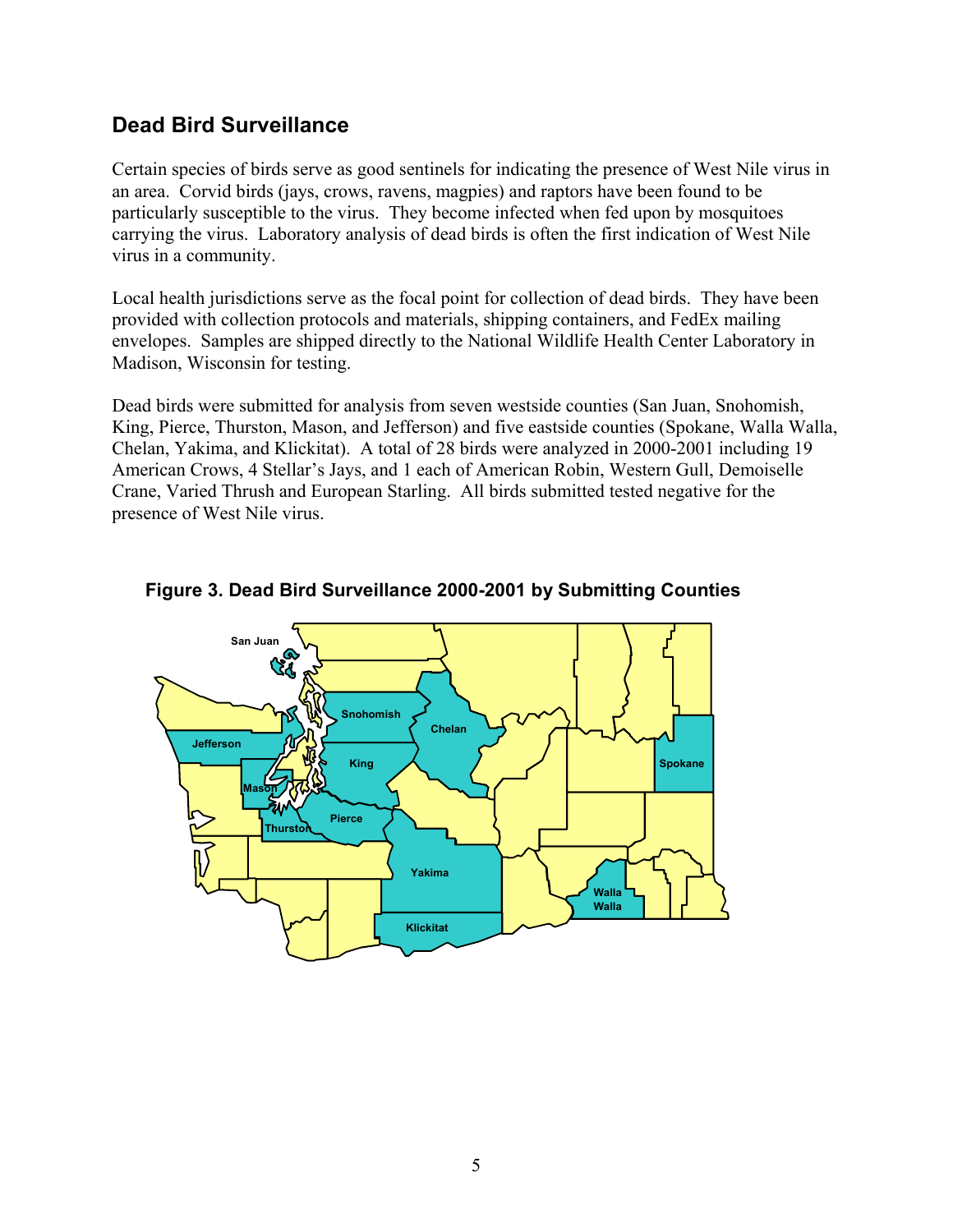### **Sentinel Chicken Flock Surveillance**

The Benton County Mosquito Control District operated a sentinel chicken flock program in 2000-2001. Five flocks with ten chickens per flock were placed in areas of suspected mosquito activity. The chickens were bled every other week through the summer and tested for western equine encephalitis, St. Louis encephalitis and West Nile virus. None of the samples were positive. Sentinel flocks have been shown to be effective in providing surveillance for western equine encephalitis and St. Louis encephalitis, but not as effective for West Nile virus. The district also had 47 adult mosquito pools tested for arboviruses, all of which were negative.

### **Human and Horse Case Surveillance**

Local health jurisdictions, physicians involved with infectious diseases and diagnostic laboratories were requested to report encephalitis cases of unknown etiology to DOH. They were provided with clinical information on West Nile virus encephalitis and instructions for specimen submission. Specimens were submitted from six patients from August 2000 through November 2001. All were negative for West Nile virus antibodies.

Veterinarians were requested to submit samples from horses suspected of having encephalitis. Samples were analyzed from one horse and were negative.

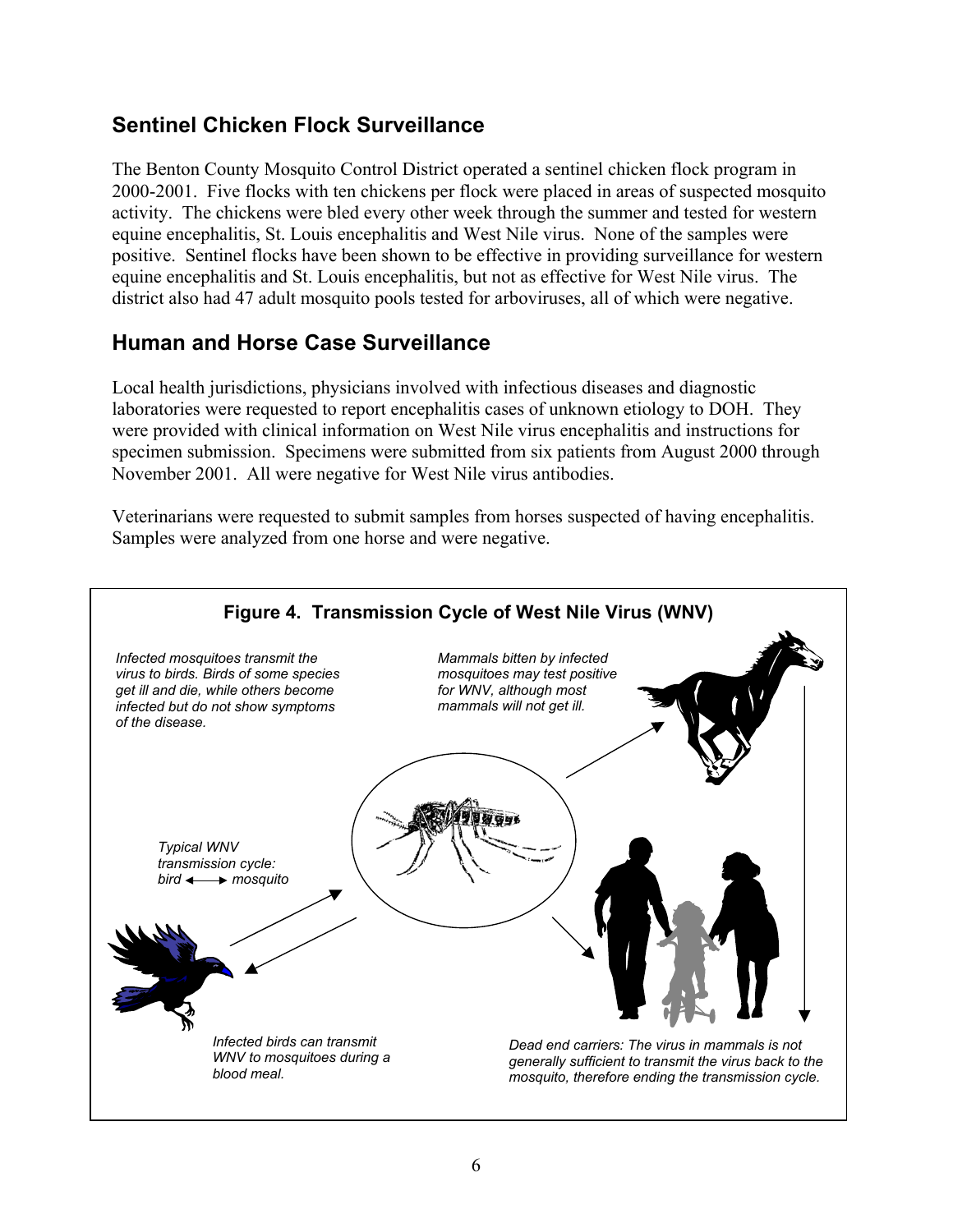### **Conclusions and Recommendations**

The first two seasons of surveillance under the grant provided an opportunity to review the effectiveness of established procedures and make adjustments where necessary. Although a great deal of useful information was generated, changes in certain surveillance protocols and procedures will improve the overall effectiveness of the program. The program will also be expanded to additional counties and new partners will be sought to assist in field and case surveillance efforts. The goal is to develop surveillance expertise and capability at the county level on a long-term basis.

The mosquito surveillance program was highlighted by the finding of a new species in the state and species new to eight counties. This emphasizes the need to expand surveillance to counties not currently having active mosquito surveillance programs. Current species and habitat information is essential to developing effective prevention and control programs.

Adult trapping with carbon dioxide traps, although successful, required greater time expenditure than larval sampling. Also, there was difficulty in some cases in locating a convenient source of dry ice. Continued use of these traps is recommended however, as they do select for female mosquitoes which can also be used for arbovirus testing. The New Jersey light traps were not highly successful as they captured a disproportionate number of insects other than mosquitoes. Further experience in locating and operating these traps is needed to improve results.

Larval collection was shown to be an effective method to obtain samples for speciation. All larvae were reared to the adult stage for identification. The collection and rearing process are fairly simple and require minimal equipment. It is a particularly good method for identifying container mosquitoes, many of which are vector species. This effort should be expanded next year, especially in areas where surveillance has not been done for a number of years and resources are limited.

The dead bird surveillance network generally operated as planned. There is a need, however, to expand this activity substantially. Dead birds are an excellent indicator of the presence of West Nile virus. Health and natural resource agencies and organizations that may receive reports of dead birds will be encouraged to participate in the surveillance network.

Physicians and veterinarians will also be encouraged to report encephalitis cases for evaluation and possible West Nile virus or other arbovirus testing.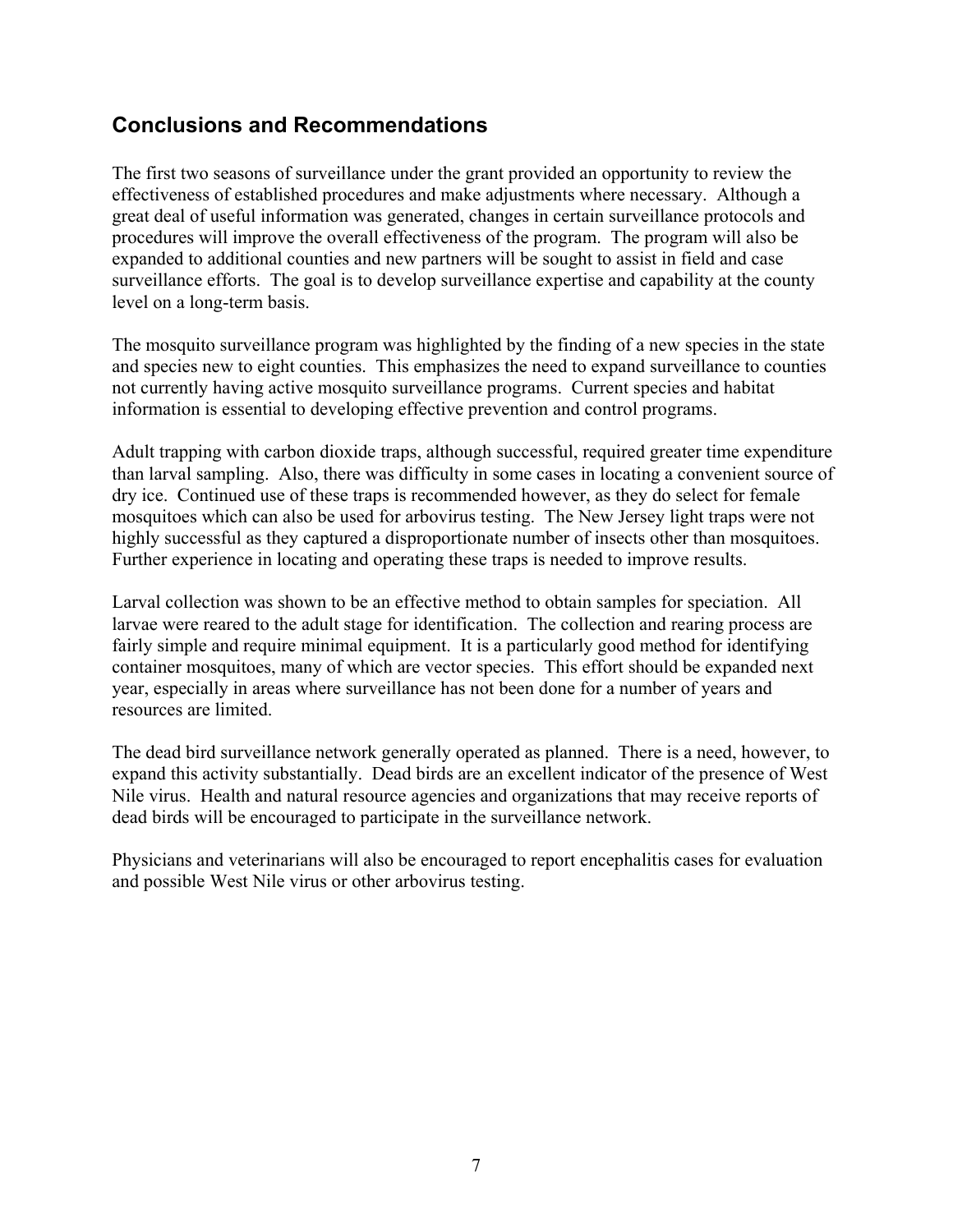| <b>Chelan County</b> |                                        |                                                                                  |  |
|----------------------|----------------------------------------|----------------------------------------------------------------------------------|--|
| <b>Date</b>          | <b>Location</b>                        | <b>Species</b>                                                                   |  |
| 08/21                | Wenatchee, Residence (5)               | Culex pipiens                                                                    |  |
| <b>King County</b>   |                                        |                                                                                  |  |
| 08/23                | Seattle, Pea Patch                     | Culex pipiens                                                                    |  |
| 08/30                | Carnation, Residence (1)               | Ochlerotatus japonicus japonicus                                                 |  |
| 10/12                | Carnation, Residence (1)               | Ochlerotatus japonicus japonicus                                                 |  |
| 10/12                | Carnation, Residence (1)               | Ochlerotatus japonicus japonicus                                                 |  |
| 10/15                | Seattle, Residence (1)                 | Culiseta incidens                                                                |  |
| 10/15                | Bellevue, Residence                    | Culiseta incidens                                                                |  |
| 10/17                | Seattle, Canoe Club                    | <b>Culex pipiens</b><br>Culiseta incidens                                        |  |
| 10/18                | Fall City                              | Negative                                                                         |  |
| 10/18                | Fall City                              | Culex pipiens<br>Culiseta incidens                                               |  |
| 10/19                | <b>Black Diamond</b>                   | Ochlerotatus japonicus japonicus<br>Ochlerotatus sierrensis<br>Culiseta incidens |  |
| 10/19                | Kent, Farm                             | Culiseta incidens<br>Ochlerotatus japonicus japonicus                            |  |
| 10/23                | Carnation, Residence (1)               | Culiseta incidens<br>Ochlerotatus japonicus japonicus<br>Ochlerotatus sierrensis |  |
| 10/23                | Carnation, Residence (2)               | Culiseta incidens<br>Ochlerotatus japonicus japonicus                            |  |
| 10/24                | Fall City, Farm/Dairy                  | Culiseta incidens<br>Culex pipiens                                               |  |
| 10/26                | Seattle, Houseboat                     | Anopheles freeborni                                                              |  |
| 10/26                | Seattle, Pea Patch                     | <b>Culex pipiens</b>                                                             |  |
| 10/28                | Seattle, Lotus Avenue                  | Negative                                                                         |  |
| 10/28                | Seattle, Harbor Avenue SW              | Culiseta incidens                                                                |  |
| 11/02                | Issaquah, Highpoint                    | Ochlerotatus japonicus japonicus                                                 |  |
| <b>Pierce County</b> |                                        |                                                                                  |  |
| 07/30                | Lakewood                               | <b>Culex pipiens</b><br>Culiseta incidens                                        |  |
| 07/30                | Spanaway, Auto Parts Store             | Culex pipiens<br>Culiseta incidens                                               |  |
| 07/30                | Tacoma, 27 <sup>th</sup> Street NE, #1 | Culex pipiens<br>Culiseta incidens                                               |  |
| 07/30                | Tacoma, 27 <sup>th</sup> Street NE, #2 | Culiseta incidens                                                                |  |
| 07/30                | Spanaway, Tire Store                   | Culex pipiens<br>Culiseta incidens                                               |  |
| 07/30                | Tacoma, Tire Service Store             | Culex pipiens<br>Culiseta incidens                                               |  |
| 08/19                | Mt. Rainier, Silver Falls              | Culiseta incidens                                                                |  |
|                      | <b>Thurston County</b>                 |                                                                                  |  |
| 06/09                | <b>Nisqually Wildlife Refuge</b>       | Culiseta incidens                                                                |  |

**Table 1. Larval Mosquito Surveillance 2001**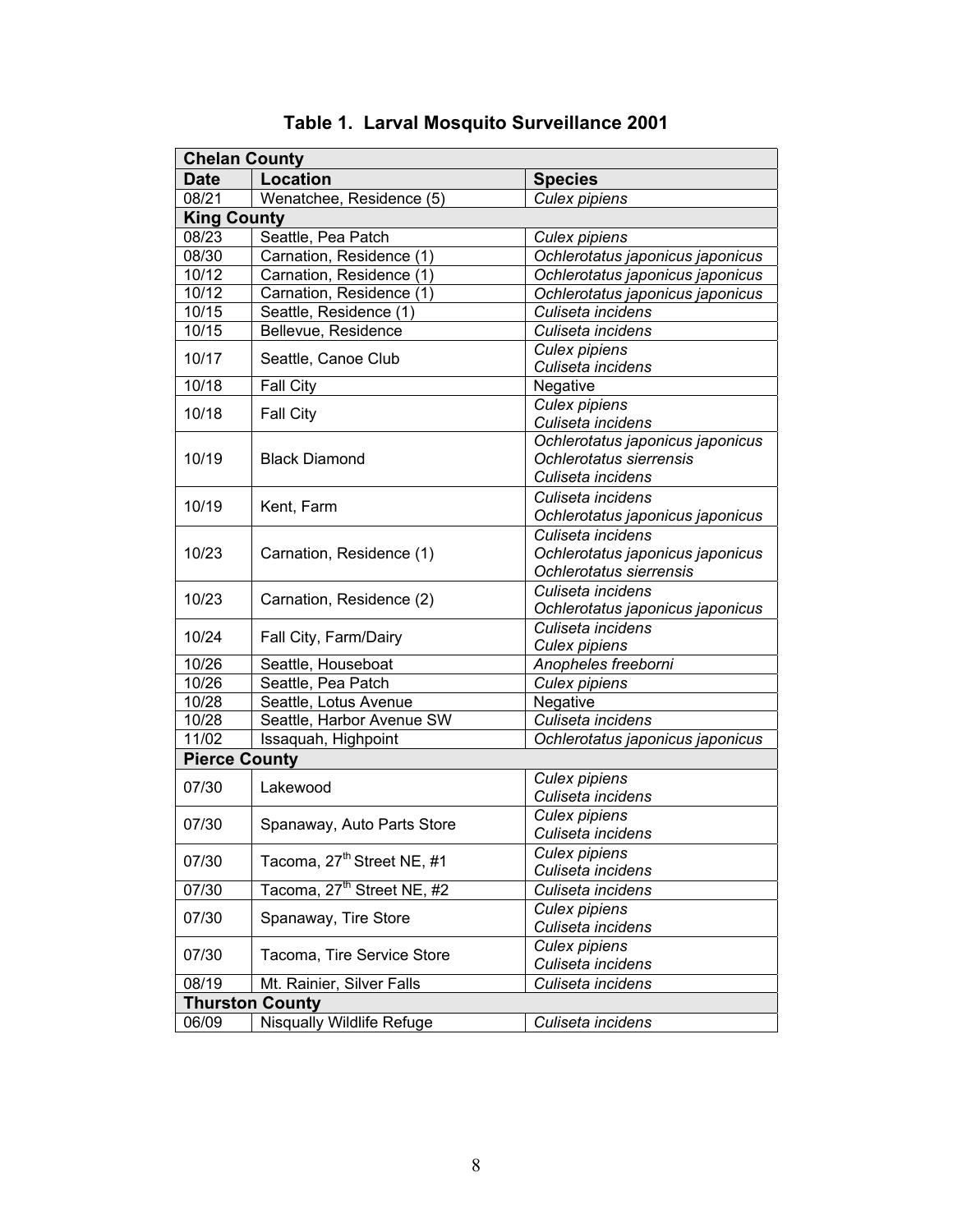| <b>Chelan County</b>   |                               |                         |
|------------------------|-------------------------------|-------------------------|
| <b>Date</b>            | Location                      | <b>Species</b>          |
|                        |                               | Aedes vexans            |
| 07/26                  | Entiat, Land Trust            | <b>Culex tarsalis</b>   |
|                        |                               | Ochlerotatus increpitus |
| 07/26                  | Pond above Dryden             | <b>Culex tarsalis</b>   |
| 08/01                  | Entiat River Rd., Ponderosa   | Aedes vexans            |
|                        |                               | Ochlerotatus increpitus |
| 08/01                  | Wenatchee, Residence (3)      | Negative                |
| 08/01                  | Wenatchee, Residence (4)      | Negative                |
| 08/02                  | Wenatchee, Residence (4)      | Negative                |
|                        |                               | Aedes vexans            |
| 08/07                  | Entiat River Rd., Ponderosa   | Ochlerotatus increpitus |
|                        |                               | Culiseta morsitans      |
|                        |                               | Culex pipiens           |
| 08/15                  | Dryden, Pond                  | <b>Culex tarsalis</b>   |
|                        |                               | Ochlerotatus fitchii    |
| 08/21                  | Entiat, Residence (1)         | Ochlerotatus fitchii    |
| $\overline{08/21}$     | Wenatchee, Residence (1)      | Negative                |
| 08/29                  | Dryden, Pond                  | Culex pipiens           |
| 08/29                  | Leavenworth, Residence (1)    | <b>Culex tarsalis</b>   |
| 09/05                  | Entiat, Land Trust            | Negative                |
| 09/05                  | Entiat, Residence (1)         | Negative                |
| 09/13                  | Entiat, Land Trust            | Negative                |
| 09/13                  | Wenatchee, Residence (3)      | Negative                |
| 09/17                  | Wenatchee, Residence (5)      | Culex pipiens           |
| $\frac{0}{9}$ /19      | Dryden, Pond                  | Negative                |
| 09/19                  | Entiat, Land Trust            | Negative                |
| 09/19                  | Entiat, Residence (1)         | Negative                |
| <b>Douglas County</b>  |                               |                         |
| 08/01                  | East Wenatchee, Residence (1) | Negative                |
| 08/05                  | East Wenatchee, Residence (1) | <b>Culex tarsalis</b>   |
| <b>Franklin County</b> |                               |                         |
| 06/07                  | Pasco, Dairy                  | Culex pipiens           |
| 06/07                  | Pasco, Sacajawea Park         | Culex tarsalis          |
| 06/07                  | Pasco, Sacajawea Park         | <b>Culex tarsalis</b>   |
|                        | PD #600                       | Ochlerotatus increpitus |
| <b>Island County</b>   |                               |                         |
| 08/29                  | Camano Island, Elger Bay      | Ochlerotatus dorsalis   |

# **Table 2. Adult Mosquito Surveillance 2001**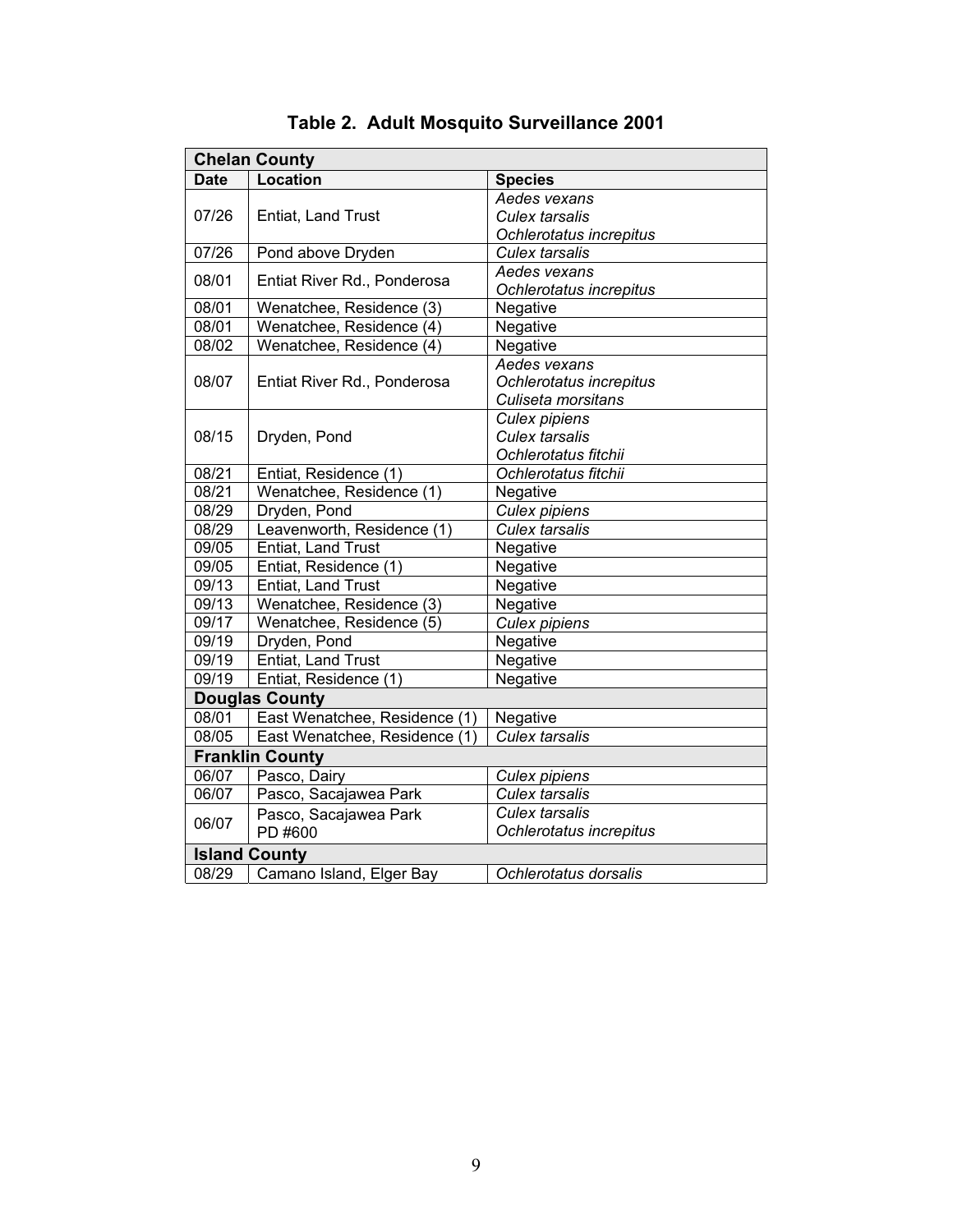| Location<br><b>Date</b><br><b>Species</b><br>07/10<br>Redmond, Residence<br>Ochlerotatus sierrensis<br><b>Culex pipiens</b><br>08/03<br>Kenmore, Residence (1)<br>Culiseta incidens<br>Negative<br>08/10<br>Seattle, Florist (1)<br>08/21<br>Seattle, Armory Parking Lot<br>Negative<br>Auburn, Residence (1)<br>Culiseta incidens<br>08/22<br>Seattle, Residence (3)<br>08/22<br>Culiseta incidens<br><b>Culex pipiens</b> |  |  |
|-----------------------------------------------------------------------------------------------------------------------------------------------------------------------------------------------------------------------------------------------------------------------------------------------------------------------------------------------------------------------------------------------------------------------------|--|--|
|                                                                                                                                                                                                                                                                                                                                                                                                                             |  |  |
|                                                                                                                                                                                                                                                                                                                                                                                                                             |  |  |
|                                                                                                                                                                                                                                                                                                                                                                                                                             |  |  |
|                                                                                                                                                                                                                                                                                                                                                                                                                             |  |  |
|                                                                                                                                                                                                                                                                                                                                                                                                                             |  |  |
|                                                                                                                                                                                                                                                                                                                                                                                                                             |  |  |
|                                                                                                                                                                                                                                                                                                                                                                                                                             |  |  |
|                                                                                                                                                                                                                                                                                                                                                                                                                             |  |  |
|                                                                                                                                                                                                                                                                                                                                                                                                                             |  |  |
| 09/01<br>Bellevue, Residence (1)<br>Culiseta incidens                                                                                                                                                                                                                                                                                                                                                                       |  |  |
| <b>Culex pipiens</b><br>09/01<br>Kenmore, Residence (1)                                                                                                                                                                                                                                                                                                                                                                     |  |  |
| Culiseta incidens                                                                                                                                                                                                                                                                                                                                                                                                           |  |  |
| 09/06<br>Seattle, Japanese Gardens<br>Culex pipiens                                                                                                                                                                                                                                                                                                                                                                         |  |  |
| Seattle, Residence (1)<br>Culiseta incidens<br>09/06                                                                                                                                                                                                                                                                                                                                                                        |  |  |
| 09/13<br>Duvall, Residence (1)<br>Negative                                                                                                                                                                                                                                                                                                                                                                                  |  |  |
| 09/18<br>Bellevue, Mercer Slough (1)<br>Negative                                                                                                                                                                                                                                                                                                                                                                            |  |  |
| 09/18<br>Bellevue, Mercer Slough (3)<br>Negative                                                                                                                                                                                                                                                                                                                                                                            |  |  |
| 09/18<br>Bellevue, Mercer Slough (4)<br><b>Culex tarsalis</b>                                                                                                                                                                                                                                                                                                                                                               |  |  |
| <b>Culex territans</b><br>09/22<br>Bellevue, Mercer Slough (1)                                                                                                                                                                                                                                                                                                                                                              |  |  |
| Coquillettidia perturbans                                                                                                                                                                                                                                                                                                                                                                                                   |  |  |
| 09/24<br>Bellevue, Mercer Slough (2)<br>Negative                                                                                                                                                                                                                                                                                                                                                                            |  |  |
| 10/05<br>Culiseta incidens<br>Seattle, Pump Station                                                                                                                                                                                                                                                                                                                                                                         |  |  |
| 10/05<br>Seattle, Residence (1)<br>Culiseta incidens                                                                                                                                                                                                                                                                                                                                                                        |  |  |
| 10/05<br>Seattle, Residence (3)<br>Culiseta incidens                                                                                                                                                                                                                                                                                                                                                                        |  |  |
| 10/10<br>Seattle, Residence (2)<br>Culiseta incidens                                                                                                                                                                                                                                                                                                                                                                        |  |  |
| <b>Kittitas County</b>                                                                                                                                                                                                                                                                                                                                                                                                      |  |  |
| 08/06<br><b>Brickmill Road</b><br>Culex tarsalis                                                                                                                                                                                                                                                                                                                                                                            |  |  |
| <b>Brickmill Road</b><br>08/06<br>Ochlerotatus aboriginis                                                                                                                                                                                                                                                                                                                                                                   |  |  |
| <b>Lewis County</b>                                                                                                                                                                                                                                                                                                                                                                                                         |  |  |
| Culiseta incidens<br>09/14                                                                                                                                                                                                                                                                                                                                                                                                  |  |  |
| Rochester, Residence<br><b>Culex pipiens</b>                                                                                                                                                                                                                                                                                                                                                                                |  |  |
| 09/19<br>Napavine, Tire Pile (1)<br>Negative                                                                                                                                                                                                                                                                                                                                                                                |  |  |
| Napavine, Tire Pile (2)<br>Negative<br>09/19                                                                                                                                                                                                                                                                                                                                                                                |  |  |
| 09/19<br>Napavine, Tire Pile (3)<br>Negative                                                                                                                                                                                                                                                                                                                                                                                |  |  |
| Napavine, Tire Pile (4)<br>09/19<br>Negative                                                                                                                                                                                                                                                                                                                                                                                |  |  |
| 09/19<br>Toledo, Tire Pile (1)<br>Negative                                                                                                                                                                                                                                                                                                                                                                                  |  |  |
| 09/19<br>Toledo, Tire Pile (2)<br>Culex pipiens                                                                                                                                                                                                                                                                                                                                                                             |  |  |
| 09/19<br>Toledo, Tire Pile (3)<br><b>Culex tarsalis</b>                                                                                                                                                                                                                                                                                                                                                                     |  |  |
| <b>Culex pipiens</b><br>09/19<br>Toledo, Tire Pile (4)                                                                                                                                                                                                                                                                                                                                                                      |  |  |
| Culiseta incidens                                                                                                                                                                                                                                                                                                                                                                                                           |  |  |
| <b>Mason County</b>                                                                                                                                                                                                                                                                                                                                                                                                         |  |  |
| 07/13<br><b>Aldrich Lake</b><br>Ochlerotatus togoi                                                                                                                                                                                                                                                                                                                                                                          |  |  |

**Table 2. Adult Mosquito Surveillance 2001 (continued)**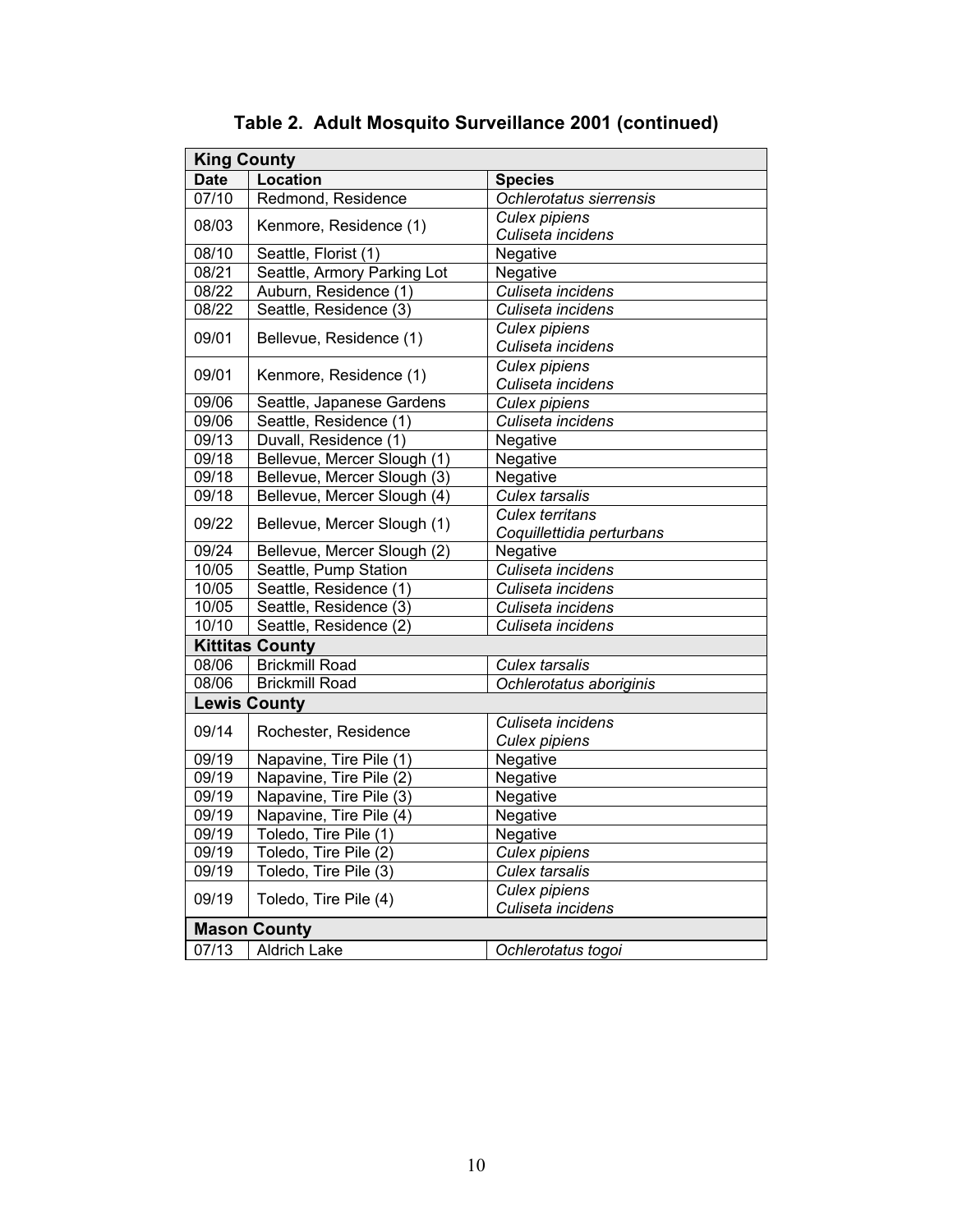| <b>Pierce County</b> |                                    |                           |
|----------------------|------------------------------------|---------------------------|
| <b>Date</b>          | Location                           | <b>Species</b>            |
| 06/25                | Tacoma, South Hill                 | Ochlerotatus sierrensis   |
|                      |                                    | Culiseta incidens         |
| 07/30                | Tacoma, 27 <sup>th</sup> Street NE | Ochlerotatus sierrensis   |
|                      | <b>Skagit County</b>               |                           |
| 09/04                | Mount Vernon, Residence (1)        | Negative                  |
| 09/15                | Concrete, River Lane System        | Ochlerotatus sp.          |
|                      | <b>Spokane County</b>              |                           |
| 08/15                | Spokane Neighborhood (1)           | Culex pipiens             |
| 08/18                | Spokane Neighborhood (2)           | <b>Culex pipiens</b>      |
| 08/20                | Spokane Neighborhood (3)           | Culex pipiens             |
|                      |                                    | Culiseta incidens         |
|                      | <b>Thurston County</b>             |                           |
| 08/27                | Olympia, Residence (1)             | Negative                  |
| 08/31                | Olympia, Residence (1)             | Ochlerotatus fitchii      |
| 08/31                | Tumwater, Millersylvania (1)       | Culiseta inornata         |
|                      |                                    | Coquillettidia perturbans |
|                      |                                    | <b>Culex pipiens</b>      |
| 08/31                | Tumwater, Millersylvania (2)       | Culiseta incidens         |
|                      |                                    | Culiseta inornata         |
|                      |                                    | Culiseta morsitans        |
| 08/31                | Tumwater, McLane Creek (1)         | Negative                  |
| 09/03                | Olympia, Residence (2)             | Negative                  |
| 09/12                | Olympia, Residence (3)             | Negative                  |
| 09/13                | Olympia, Residence (2)             | Negative                  |
| 09/14                | Tumwater, McLane Creek (2)         | Culiseta incidens         |
| 09/14                | Olympia, Residence (3)             | Negative                  |
| 09/20                | Olympia, Residence (2)             | Culiseta incidens         |
|                      |                                    | Culiseta inornata         |
| 09/20                | Olympia, Residence (3)             | Culiseta inornata         |

# **Table 2. Adult Mosquito Surveillance 2001 (continued)**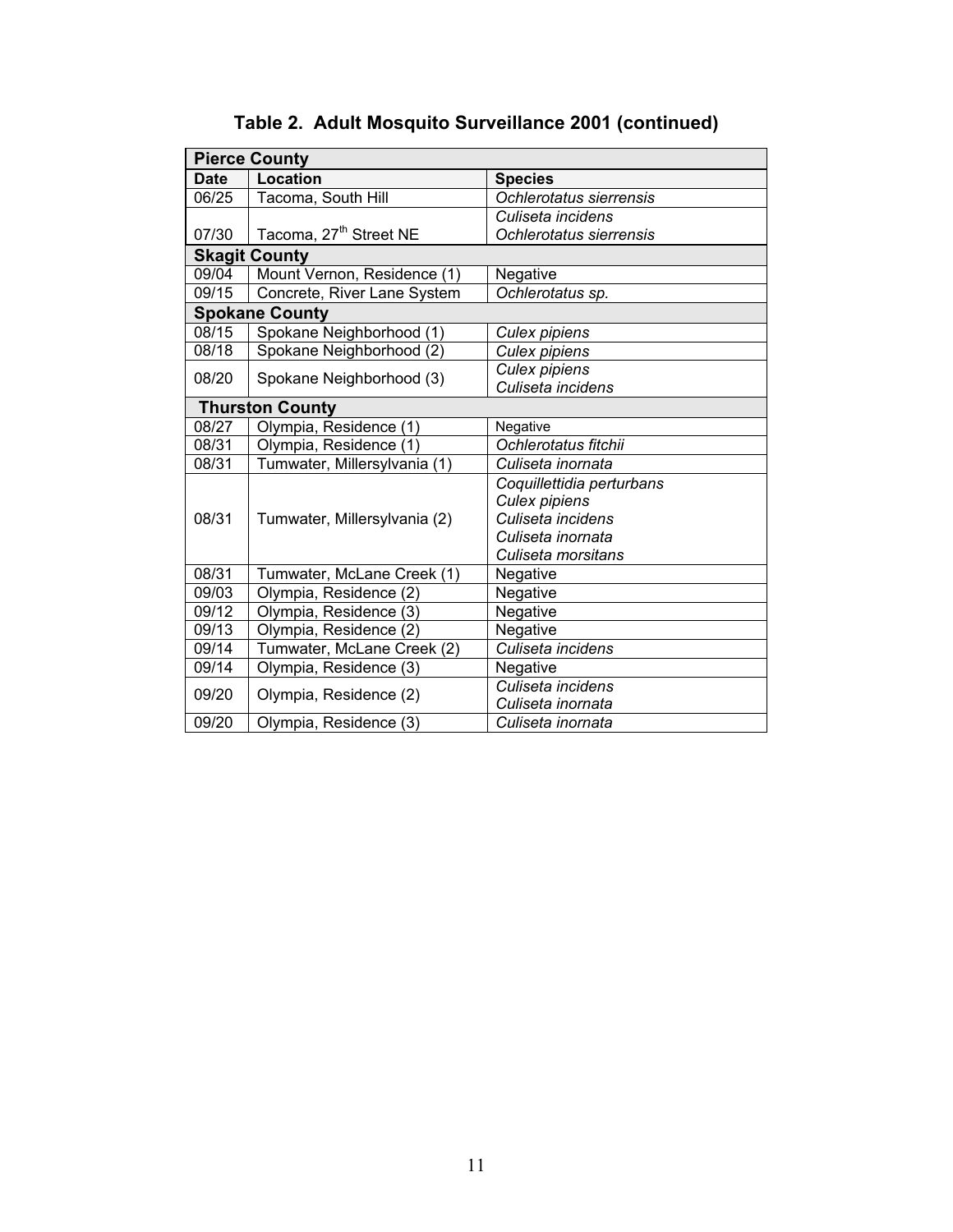| <b>Walla Walla County</b> |                              |                                                             |
|---------------------------|------------------------------|-------------------------------------------------------------|
| <b>Date</b>               | Location                     | <b>Species</b>                                              |
| 05/30                     | Burbank, Pond #9992          | Aedes vexans<br><b>Culex tarsalis</b>                       |
|                           |                              | Culiseta inornata                                           |
| 05/30                     | Burbank, Residence (9)       | Negative                                                    |
| 05/30                     | Burbank, Residence (11)      | Culex tarsalis                                              |
|                           |                              | Culiseta inornata                                           |
| 05/31                     | Burbank, Firestation         | Culex tarsalis                                              |
| 05/31                     | Burbank, McNary HQ           | Culex pipiens                                               |
| 05/31                     | Burbank, Slough PD #9409     | Culex pipiens<br><b>Culex tarsalis</b><br>Culiseta inornata |
| 05/31                     | Burbank, Slough PD #9416     | <b>Culex tarsalis</b><br>Culiseta inornata                  |
| 05/31                     | Burbank, Residence (10)      | Negative                                                    |
| 06/06                     | Burbank, Hood Park PD #522   | Culex pipiens                                               |
|                           |                              | Culex tarsalis                                              |
| 06/06                     | Burbank, Residence (12)      | <b>Culex tarsalis</b>                                       |
| 06/06                     | Burbank, Residence (13)      | Anopheles freeborni                                         |
| 06/06                     | Burbank, Residence (14)      | Culiseta inornata                                           |
| 06/18                     | Wallula, Junction PD #9565   | <b>Culex tarsalis</b>                                       |
| 06/18                     | Wallula, S. Quary Pond #9546 | Aedes vexans<br>Culex tarsalis                              |
| 06/18                     | Wallula, S. Quary Pond #9557 | <b>Culex tarsalis</b><br>Ochlerotatus increpitus            |
| 06/18                     | Wallula, Simplot PD #369     | Culex pipiens<br>Culex tarsalis                             |
| 06/18                     | Wallula, Terminal Pond #9358 | Culex pipiens                                               |
|                           | Burbank, McNary PD #9941     | Anopheles freeborni                                         |
| 06/19                     |                              | Culex pipiens                                               |
|                           |                              | <b>Culex tarsalis</b>                                       |
| 06/19                     | Burbank, Residence (1)       | Negative                                                    |
| 06/19                     | Burbank, Residence (15)      | Anopheles freeborni<br><b>Culex tarsalis</b>                |
|                           |                              | Culex pipiens                                               |
| 06/19                     | Burbank, Residence (17)      | <b>Culex tarsalis</b>                                       |
| 06/21                     | Burbank, McNary HQ           | Culex tarsalis                                              |
| 06/21                     | Burbank, Residence (16)      | Culex tarsalis                                              |
| 06/21                     | Burbank, Residence (18)      | Negative                                                    |
| 06/25                     | Burbank, Columbia Basin      | Anopheles punctipennis<br>Culex tarsalis                    |
| 06/25                     | Burbank, McNary PD #9929     | Anopheles punctipennis<br>Culex tarsalis                    |
| 06/25                     | Burbank, Pond #9921          | Anopheles punctipennis                                      |
| 06/25                     | Burbank, PD #9990            | Anopheles punctipennis                                      |
| 06/28                     | Burbank, McNary HQ           | Negative                                                    |
| 07/02                     | Burbank, CMCD Shop           | Anopheles punctipennis                                      |

**Table 2. Adult Mosquito Surveillance 2001 (continued)**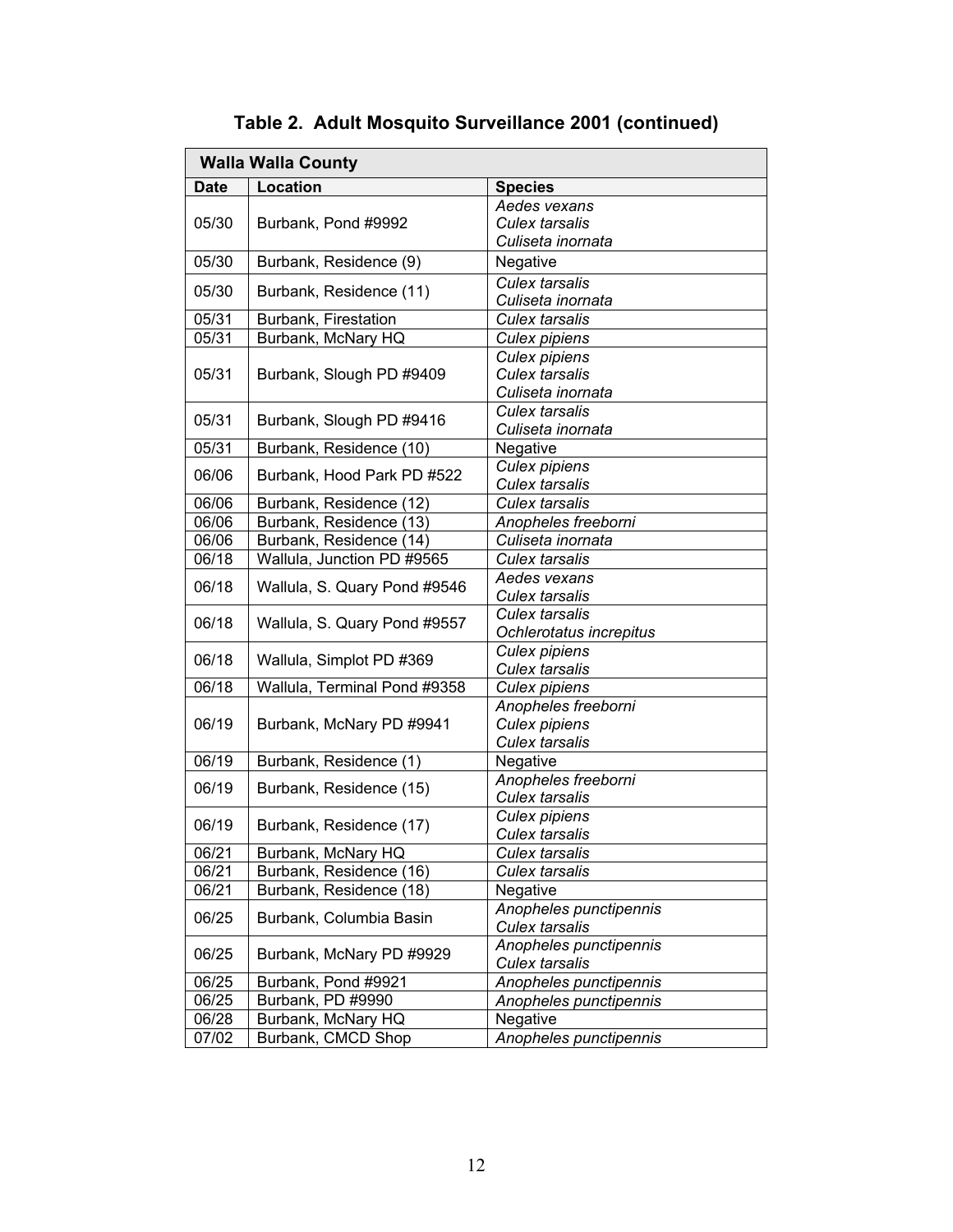| <b>Walla Walla County</b> |                             |                         |
|---------------------------|-----------------------------|-------------------------|
| <b>Date</b>               | Location                    | <b>Species</b>          |
|                           |                             | Aedes vexans            |
|                           |                             | Anopheles freeborni     |
| 07/02                     | Burbank, PD #9543           | Anopheles punctipennis  |
|                           |                             | <b>Culex tarsalis</b>   |
|                           |                             | Culiseta inornata       |
| 07/02                     | Burbank, Peninsula PD #425  | <b>Culex tarsalis</b>   |
|                           |                             | Aedes vexans            |
|                           |                             | Anopheles freeborni     |
|                           |                             | Anopheles punctipennis  |
| 07/02                     | Burbank, Peninsula PD #9531 | Culiseta inornata       |
|                           |                             | Culex pipiens           |
|                           |                             | <b>Culex tarsalis</b>   |
| 07/10                     | Burbank, Residence (2)      | Anopheles freeborni     |
| 07/10                     |                             | Anopheles freeborni     |
|                           | Burbank, Residence (3)      | <b>Culex tarsalis</b>   |
|                           |                             | Anopheles freeborni     |
| 07/10                     | Burbank, Residence (5)      | Anopheles punctipennis  |
|                           |                             | <b>Culex tarsalis</b>   |
| 07/10                     | Burbank, White Drive        | Culex tarsalis          |
|                           |                             | Anopheles freeborni     |
|                           |                             | Anopheles punctipennis  |
| 07/12                     |                             | Culex pipiens           |
|                           | Burbank, McNary Pond #9941  | <b>Culex tarsalis</b>   |
|                           |                             | Ochlerotatus dorsalis   |
|                           |                             | Ochlerotatus increpitus |
|                           |                             | Aedes peus              |
|                           |                             | Aedes vexans            |
|                           |                             | Anopheles freeborni     |
| 07/12                     | Burbank, McNary Pond #9929  | <b>Culex pipiens</b>    |
|                           |                             | <b>Culex tarsalis</b>   |
|                           |                             | Culiseta inornata       |
|                           |                             | Ochlerotatus increpitus |
|                           |                             | <b>Culex tarsalis</b>   |
| 07/12                     | Burbank, Residence (4)      | Culiseta inornata       |
|                           |                             | Ochlerotatus dorsalis   |
| 07/18                     | Burbank, Pond               | <b>Culex tarsalis</b>   |
|                           |                             | <b>Culex pipiens</b>    |
| 07/18                     | Burbank, Residence (6)      | <b>Culex tarsalis</b>   |
|                           |                             | Culiseta inornata       |
| 07/18                     | Burbank, Residence (8)      | Ochlerotatus dorsalis   |
| 07/23                     | Burbank, Residence (1)      | <b>Culex tarsalis</b>   |
|                           |                             | <b>Culex tarsalis</b>   |
| 07/23                     | Wallula, Cemetery           | Ochlerotatus dorsalis   |
|                           |                             | Aedes vexans            |
| 07/23                     | Wallula, Madam Dorian Park  | <b>Culex tarsalis</b>   |
|                           |                             | Ochlerotatus dorsalis   |

**Table 2. Adult Mosquito Surveillance 2001 (continued)**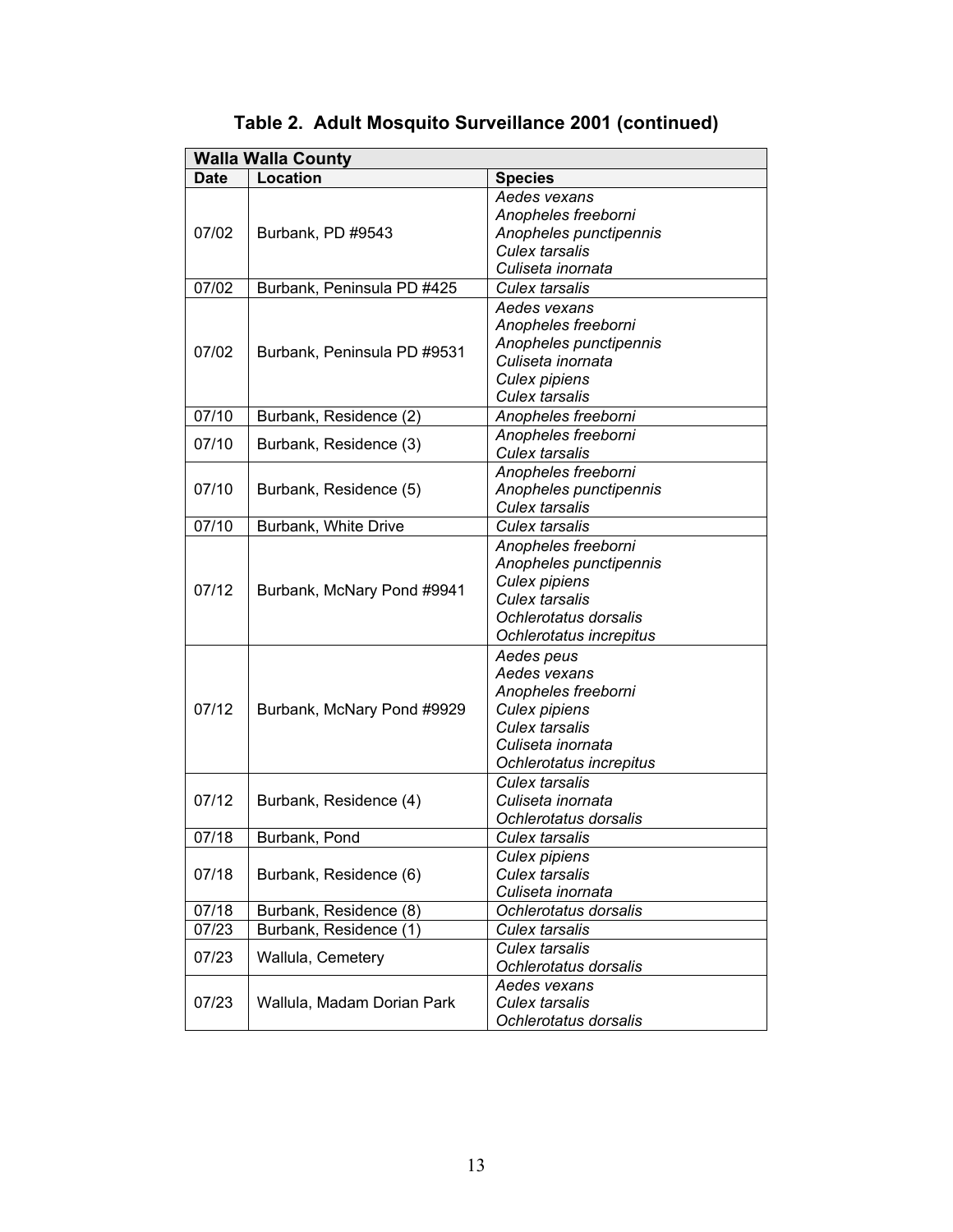| <b>Walla Walla County</b> |                              |                           |
|---------------------------|------------------------------|---------------------------|
| <b>Date</b>               | Location                     | <b>Species</b>            |
| 07/23                     |                              | Aedes vexans              |
|                           | Wallula, Pond #9356          | Culex pipiens             |
|                           |                              | Culex tarsalis            |
|                           |                              | Ochlerotatus dorsalis     |
|                           |                              | Culex tarsalis            |
| 07/24                     | Burbank, Charbonneau Park    | Culex territans           |
|                           |                              | Culiseta impatiens        |
| 07/24                     | Burbank, Residence (7)       | <b>Culex pipiens</b>      |
|                           |                              | <b>Culex tarsalis</b>     |
| 08/01                     | Touchet, Residence (1)       | Culex pipiens             |
| 08/01                     | Touchet, Residence (2)       | Anopheles freeborni       |
|                           |                              | Culex tarsalis            |
| 08/01                     | Wallula, RV Park             | <b>Culex tarsalis</b>     |
| 08/01                     | Wallula, Residence (2)       | Culex tarsalis            |
|                           |                              | Aedes vexans              |
|                           |                              | Culex pipiens             |
|                           |                              | Culex tarsalis            |
| 08/07                     | Wallula, Pond #9571          | Culiseta inornata         |
|                           |                              | Culiseta impatiens        |
|                           |                              | Ochlerotatus dorsalis     |
|                           |                              | Ochlerotatus increpitus   |
|                           | Wallula, S. Quary Pond #9546 | Aedes vexans              |
|                           |                              | Culex pipiens             |
| 08/07                     |                              | Culex tarsalis            |
|                           |                              | Ochlerotatus increpitus   |
|                           |                              | Ochlerotatus nigromaculis |
| 08/07                     | Wallula, S. Quary Pond #9549 | Aedes vexans              |
|                           |                              | <b>Culex tarsalis</b>     |
|                           |                              | Ochlerotatus increpitus   |
|                           |                              | Ochlerotatus nigromaculis |

**Table 2. Adult Mosquito Surveillance 2001 (continued)**